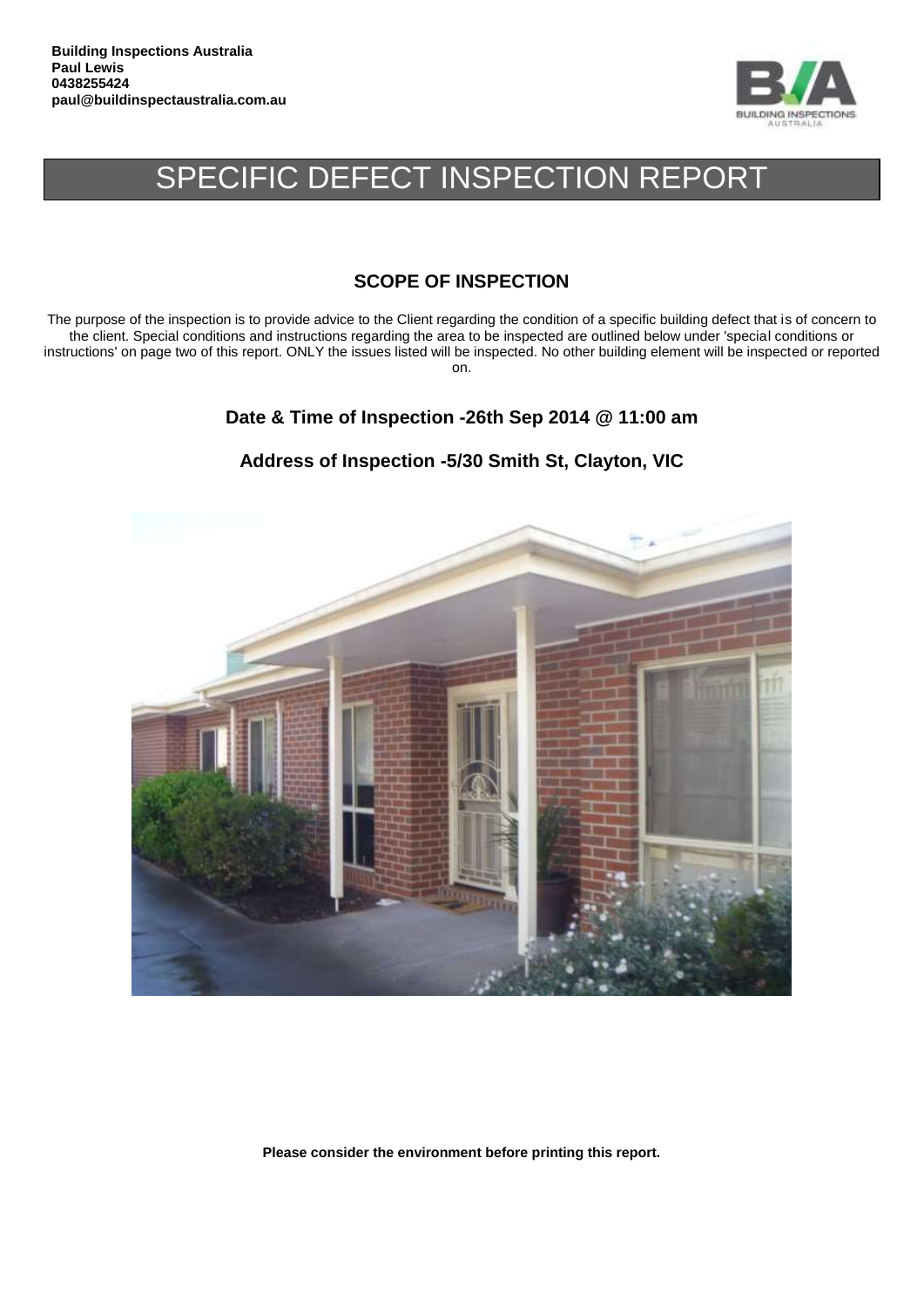### **Booking Details**

| Job Number                     | 0303                                  |
|--------------------------------|---------------------------------------|
| <b>Client Name</b>             | Ben & Kate Smith                      |
| Commissioned By                | As Above                              |
| <b>Client Phone Number</b>     | 0400xxxxxx                            |
| <b>Contact Email</b>           | smith@smithst.com.au                  |
| <b>Inspection Address</b>      | 5/30 Smith St, Clayton, VIC           |
| <b>Consultant Name</b>         | Paul Lewis                            |
| <b>Inspection Company</b>      | <b>Building Inspections Australia</b> |
| <b>Consultant Phone Number</b> | 0438255424                            |
| <b>Consultants Email</b>       | paul@buildinspectaustralia.com.au     |

# **Property & Inspection Details**

| <b>Main Structure</b>                                                    | Unit                  |
|--------------------------------------------------------------------------|-----------------------|
| Number of Levels                                                         | Single Storey         |
| Number of Bedrooms                                                       | Three                 |
| <b>Floor &amp; Foundation Elements</b>                                   | Slab on Ground        |
| <b>Roof Elements</b>                                                     | <b>Concrete Tiles</b> |
| <b>Internal Walls</b>                                                    | Plasterboard          |
| <b>External Walls</b>                                                    | <b>Brick Veneer</b>   |
| Windows                                                                  | Aluminium             |
| <b>Other Structures</b>                                                  | Not Applicable        |
| Occupancy / Furnished                                                    | Occupied & Furnished  |
| <b>Strata Title</b>                                                      | <b>Unknown</b>        |
| Orientation-from what direction the property<br>was viewed & reported on | South                 |
| <b>Weather Conditions</b>                                                | Dry                   |

## **Areas Inspected**

See inspection Results for areas inspected

#### **Areas Not Inspected**

#### Not Applicable

#### **Special Conditions or Instructions**

Were any special requirements, requests or instructions given by the client or the client's representative prior to the inspection?

*The client is concerned about ongoing water damage from a leak somewhere in the vicinity of the shower area. The building is 4 years old and still within the 7 year Builders Warranty period. The client has engaged Building Inspections Australia to inspect the area and compile a report on the evidence found.*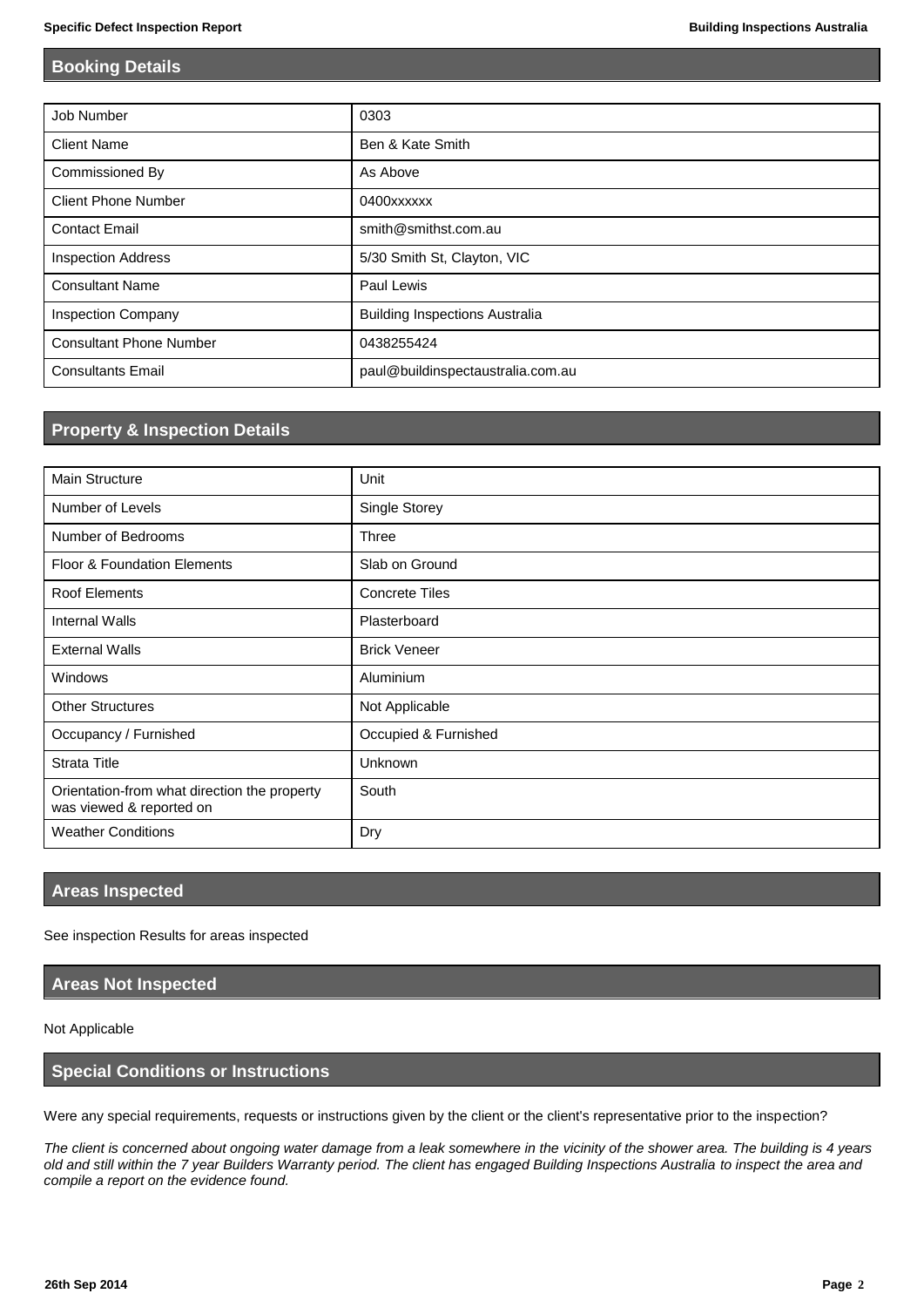#### **Inspection Results**

# **1.1 Inspection Area:** Main Building<br> **Location:** Interior **Location:**<br>Finding:

**Finding:** Swollen Skirting Boards & Architrave

**Information:** The skirting boards on the rear of the shower and next to the toilet were significantly swollen. Also the architrave on the cavity slider was swollen to around 200mm off the tiles. A moisture meter was used to check moisture content of the mdf mouldings with a very high reading to all areas including the lower plaster board. The floor boards behind the shower are also water stained.



**1.2 Inspection Area:** Main Building **Location:** Interior<br> **Finding:** Floor T

**Floor Tiles - High Moisture** 

**Information:** A moisture meter was used to check all areas of the bathroom floor tiles. The majority of the floor area showed high readings indicating that moisture from the shower area is seeping across the underside of the tiles. Over time the tile adhesive will loosen causing movement and subsequent cracking and drummy tiles.

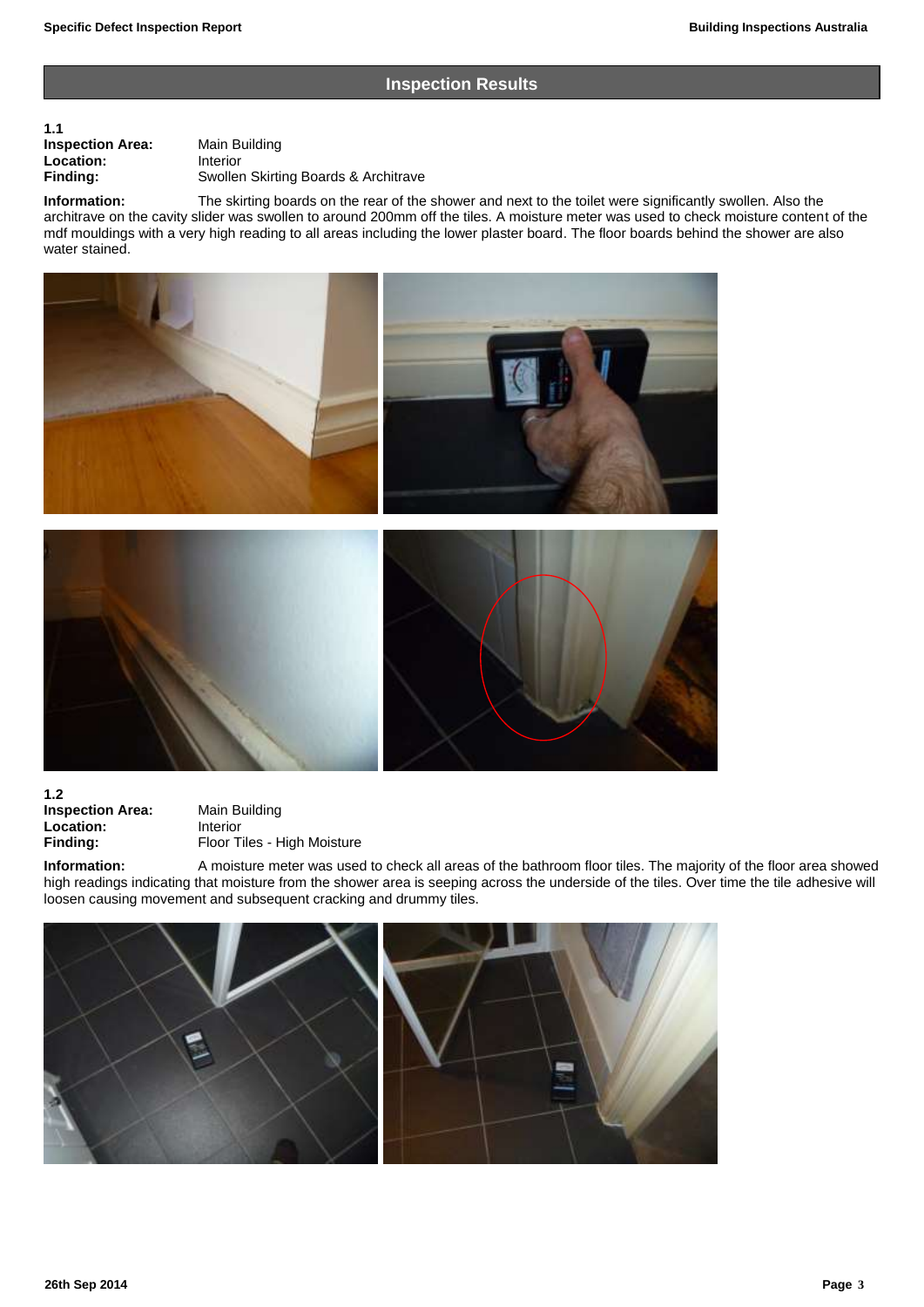

**1.3**

**Inspection Area:** Main Building<br> **Location:** Interior **Location:**<br>Finding:

**Finding:** Water Seepage - Shower Screen

**Information:** Water seepage from the shower screen was observed. The client explained that this has always happened. This is either to do with the major moisture defect or seepage from the shower screen.



**1.4**

**Inspection Area:** Main Building **Location:** Interior<br> **Finding:** Wall Pla

**Wall Plates** 

**Information:** Existing holes to the plaster linings at the rear of the shower were inspected. The wall plate showed significant moisture damage and mould starting to develop. This indicates a constant presence of water on the timber member.

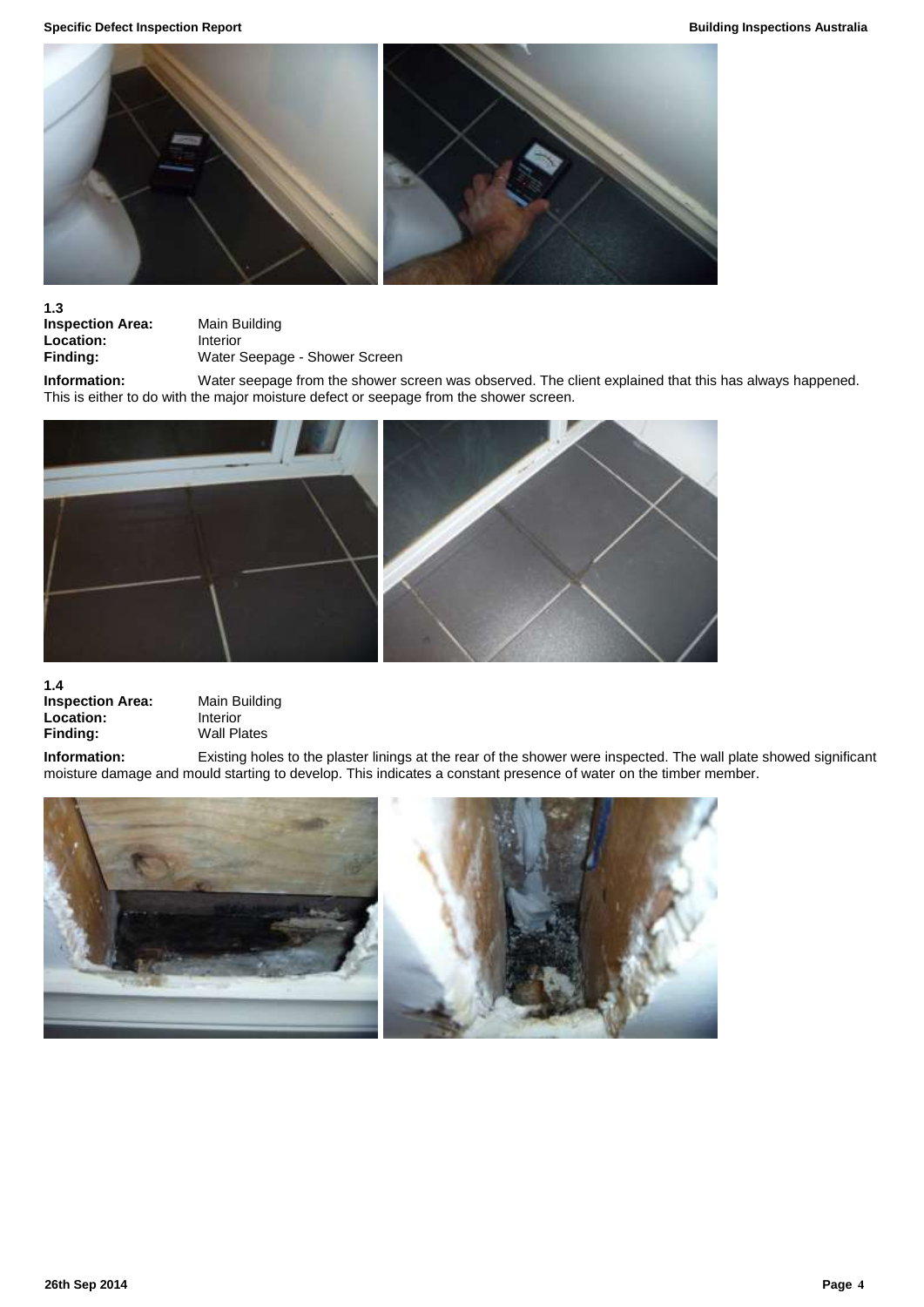**Specific Defect Inspection Report Building Inspections Australia**



#### **1.5**

**Inspection Area:** Main Building<br> **Location:** Interior Location:<br>Finding:

**Finding:** Holes Behind Taps & Shower Head

**Information:** To determine the reason for the moisture, holes were cut directly behind the shower head and taps. After turning the taps on no leaks were observed in these areas and no plaster was found to be damaged. All areas remained dry. This evidence indicates the moisture is rising from the slab and not falling from a plumbing leak above.

#### **1.6**

| <b>Inspection Area:</b> |  |
|-------------------------|--|
| Location:               |  |
| Finding:                |  |

**Main Building Location:** Interior **Carpet Lifted** 

**Information:** To further investigate, the carpet in the hallway behind the shower was lifted to check the underside for moisture evidence or damage. Significant damage was observed to the underside of the carpet and smooth edge timber material. High moisture was clearly visible on the concrete slab and carpet underlay. Mould was developing and rot was forming on the smooth edge. It is the opinion of the consultant that the moisture is coming up from under the slab and could be from a cracked or poorly sealed plumbing connection in the shower waste under the slab.



**1.7 Inspection Area:** Main Building **Location:** Interior

**Finding:** Additional Photos Under Carpet **Information:** See photos. Photo 1 even shows a small amount of water ponding.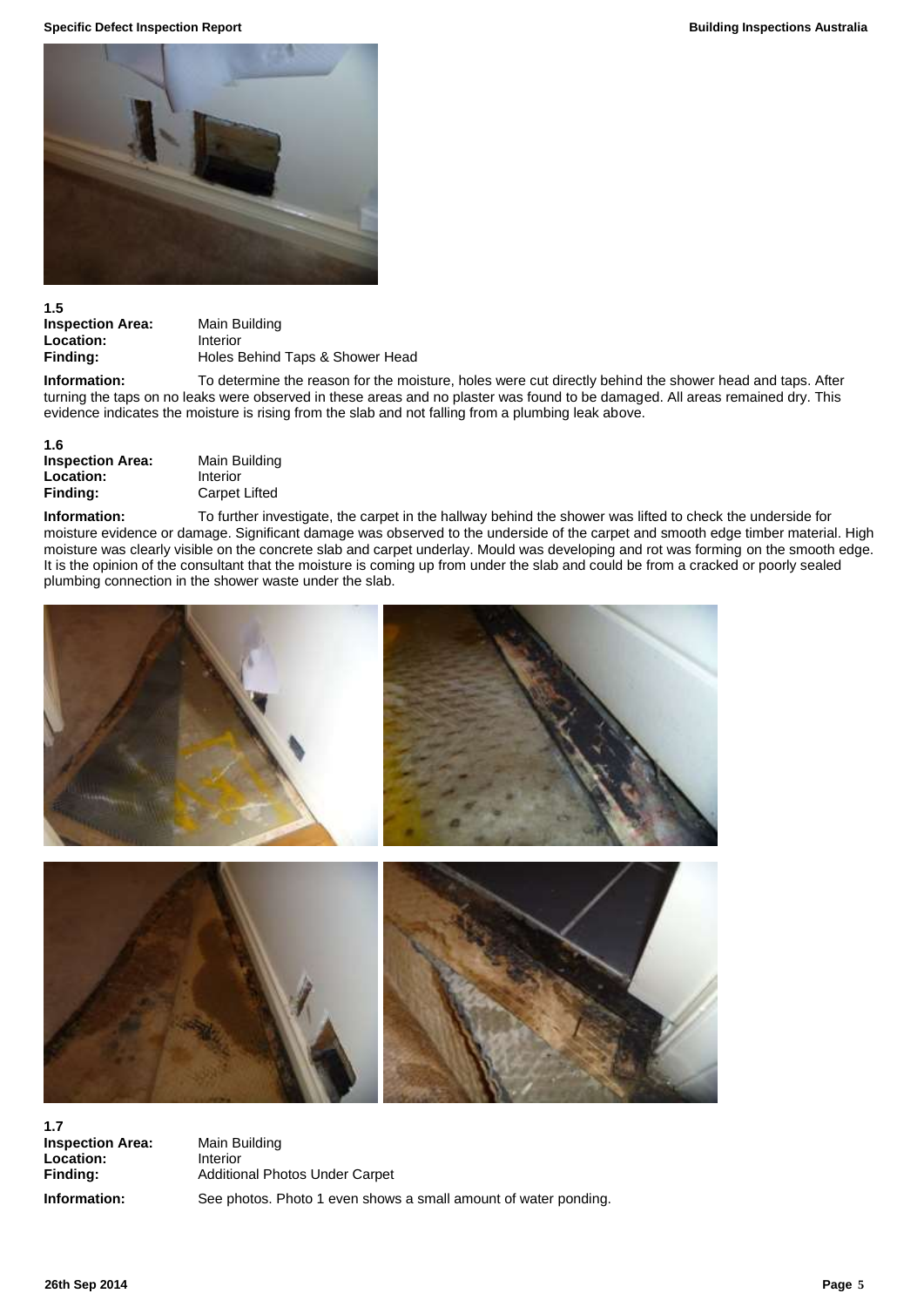**Specific Defect Inspection Report Building Inspections Australia**



**1.8 Inspection Area:** Not Applicable<br> **Location:** Not Applicable **Location:** Not Applicable<br> **Finding:** Attached Photo

**Finding:** Attached Photos for Example Only

**Information:** These photos are NOT taken from 5/30 Smith St, but are from another job BIA inspected. These photos are a smaller scale example of what may be happening. The shower waste in these example pictures was not installed correctly causing flooding of the shower waste rebate and subsequent damage to the slab and carpet from rising damp. Note: this is only the opinion of the consultant and further investigation will be required to fully determine the cause at 5/30 Smith St, Clayton.





**1.9 Inspection Area:** Main Building **Location:** Interior Finding: Silicone OK

**Information:** The silicone in the corners of the shower and along the edge of the shower frame appeared adequate at the time of inspection. Leaking from this area is unlikely.